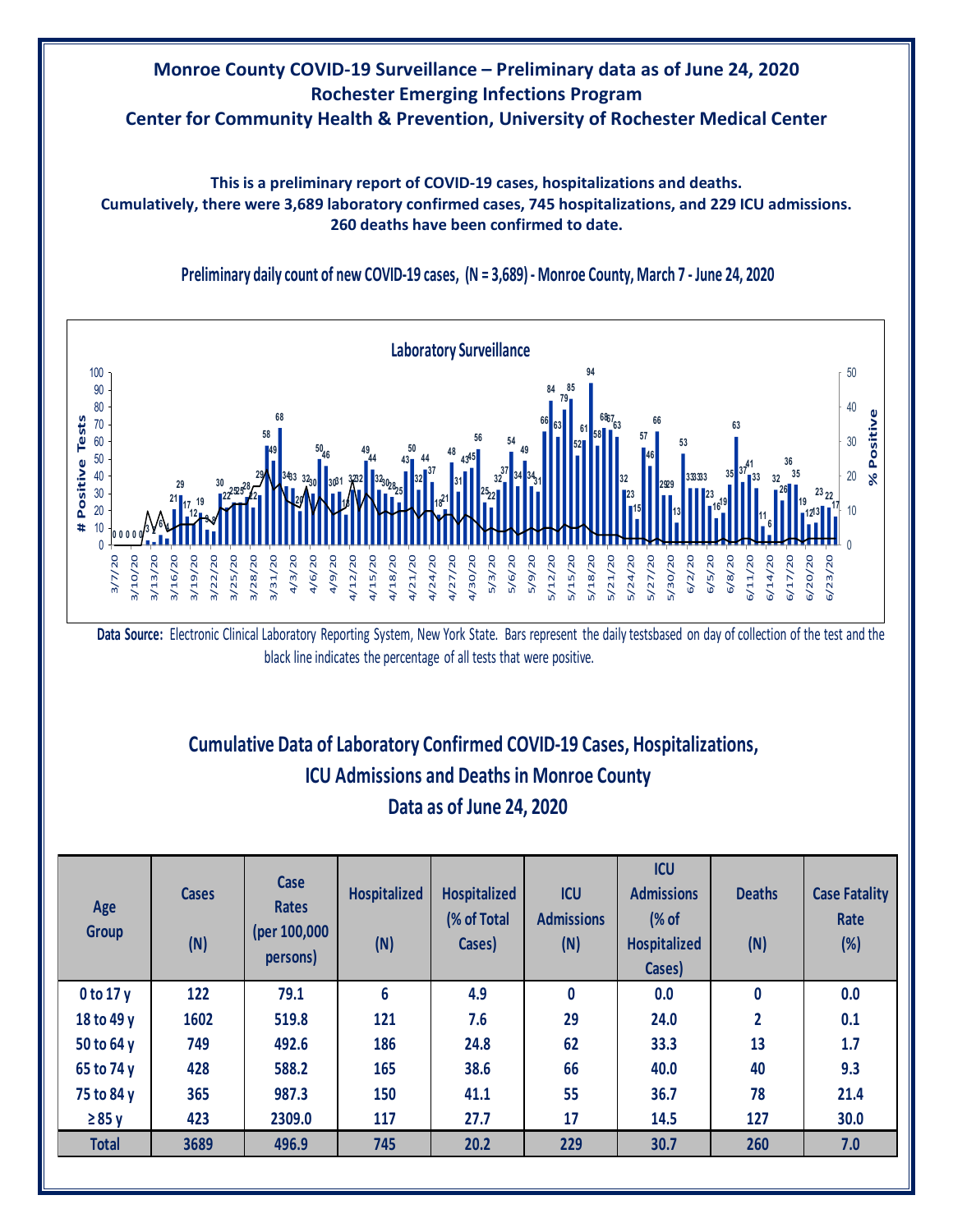# **Monroe County COVID-19 Surveillance – Preliminary data as of June 24, 2020 Rochester Emerging Infections Program**

**Center for Community Health & Prevention, University of Rochester Medical Center**



### **Preliminary Weekly Reporting of COVID-19 Cases by MMWR Week**

**Data Source:** Electronic Clinical Laboratory Reporting System, New York State. Bars represent the weekly positive tets based on day of collection and the black line indicates the percentage of all tests that were positive.